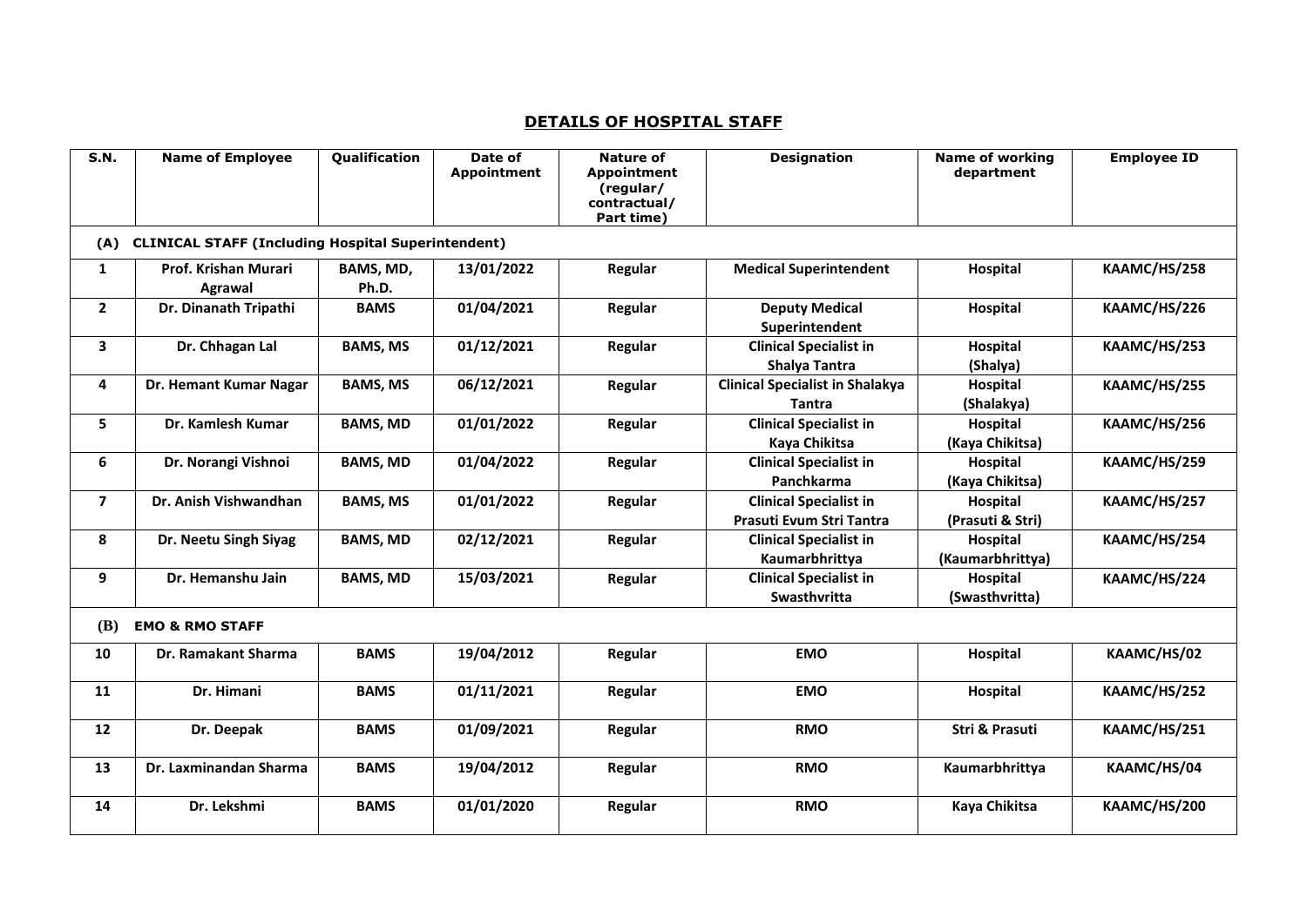| 15 | Dr. Vinod Kumar                           | <b>BAMS</b>       | 01/10/2015 | Regular          | <b>RMO</b>                       | Shalya and Shalkya             | KAAMC/HS/71  |
|----|-------------------------------------------|-------------------|------------|------------------|----------------------------------|--------------------------------|--------------|
| 16 | Dr. Yogesh                                | <b>BAMS</b>       | 01/02/2021 | Regular          | <b>RMO</b>                       | Stri & Prasuti                 | KAAMC/HS/222 |
|    | (C) PARAMEDICAL, NURSING & CLASS IV STAFF |                   |            |                  |                                  |                                |              |
| 17 | Dr. Rampal                                | <b>BAMS</b>       | 01/04/2021 | Regular          | <b>Clinical Registrar</b>        | Hospital                       | KAAMC/HS/250 |
| 18 | Mr. Arun Kumar Sharma                     | DAN&P             | 01/01/2020 | Regular          | Superintendent<br><b>Nursing</b> | Hospital                       | KAAMC/HS/208 |
| 19 | Mrs. S.K. Meena                           | <b>GNM</b>        | 01/01/2020 | Regular          | <b>Assistant Matron</b>          | Hospital                       | KAAMC/HS/209 |
| 20 | Ms. Shahin Khan                           | <b>B.Pharma</b>   | 01/01/2019 | Regular          | Pharmacist                       | Hospital                       | KAAMC/HS/179 |
| 21 | Mr. Anil Kharadi                          | DAN&P             | 01/04/2021 | Regular          | Pharmacist                       | Hospital                       | KAAMC/HS/227 |
| 22 | Dr. P.K. Yadav                            | <b>B.Sc. (PT)</b> | 01/06/2014 | Regular          | Physiotherapist                  | Hospital                       | KAAMC/HS/29  |
| 23 | Dr. Lakkaian M.                           | <b>BNYS</b>       | 01/01/2020 | <b>Part Time</b> | <b>Yoga Teacher</b>              | Panchkarma OPD &<br><b>IPD</b> | KAAMC/HS/203 |
| 24 | Mr. Deepak M.                             | <b>BMLT</b>       | 01/08/2012 | Regular          | <b>Laboratory Technician</b>     | <b>Clinical Laboratory</b>     | KAAMC/HS/08  |
| 25 | Mr. Aman Singh                            | <b>DMLT</b>       | 01/01/2019 | Regular          | <b>Laboratory Technician</b>     | <b>Clinical Laboratory</b>     | KAAMC/HS/197 |
| 26 | Mr. Ashok Kumar Tailor                    | <b>BMRT</b>       | 13/07/2012 | Regular          | <b>X-Ray Technician</b>          | Hospital                       | KAAMC/HS/07  |
| 27 | Mrs. Menka Ahari                          | DAN&P             | 01/04/2021 | Regular          | <b>Staff Nurse</b>               | Hospital                       | KAAMC/HS/228 |
| 28 | Ms. Rukshmanee Fera                       | DAN&P             | 01/04/2021 | Regular          | <b>Staff Nurse</b>               | Hospital                       | KAAMC/HS/229 |
| 29 | Mr. Amrit Lal Meghwal                     | DAN&P             | 01/04/2021 | Regular          | <b>Staff Nurse</b>               | Hospital                       | KAAMC/HS/230 |
| 30 | Mr. H.K. Meghwal                          | DAN&P             | 01/04/2021 | Regular          | <b>Staff Nurse</b>               | Hospital                       | KAAMC/HS/231 |
| 31 | Mrs. Sushila                              | DAN&P             | 01/09/2017 | Regular          | <b>Staff Nurse</b>               | Hospital                       | KAAMC/HS/138 |
| 32 | Mr. Laxmi Lal Meghwal                     | DAN&P             | 01/09/2017 | Regular          | <b>Staff Nurse</b>               | Hospital                       | KAAMC/HS/139 |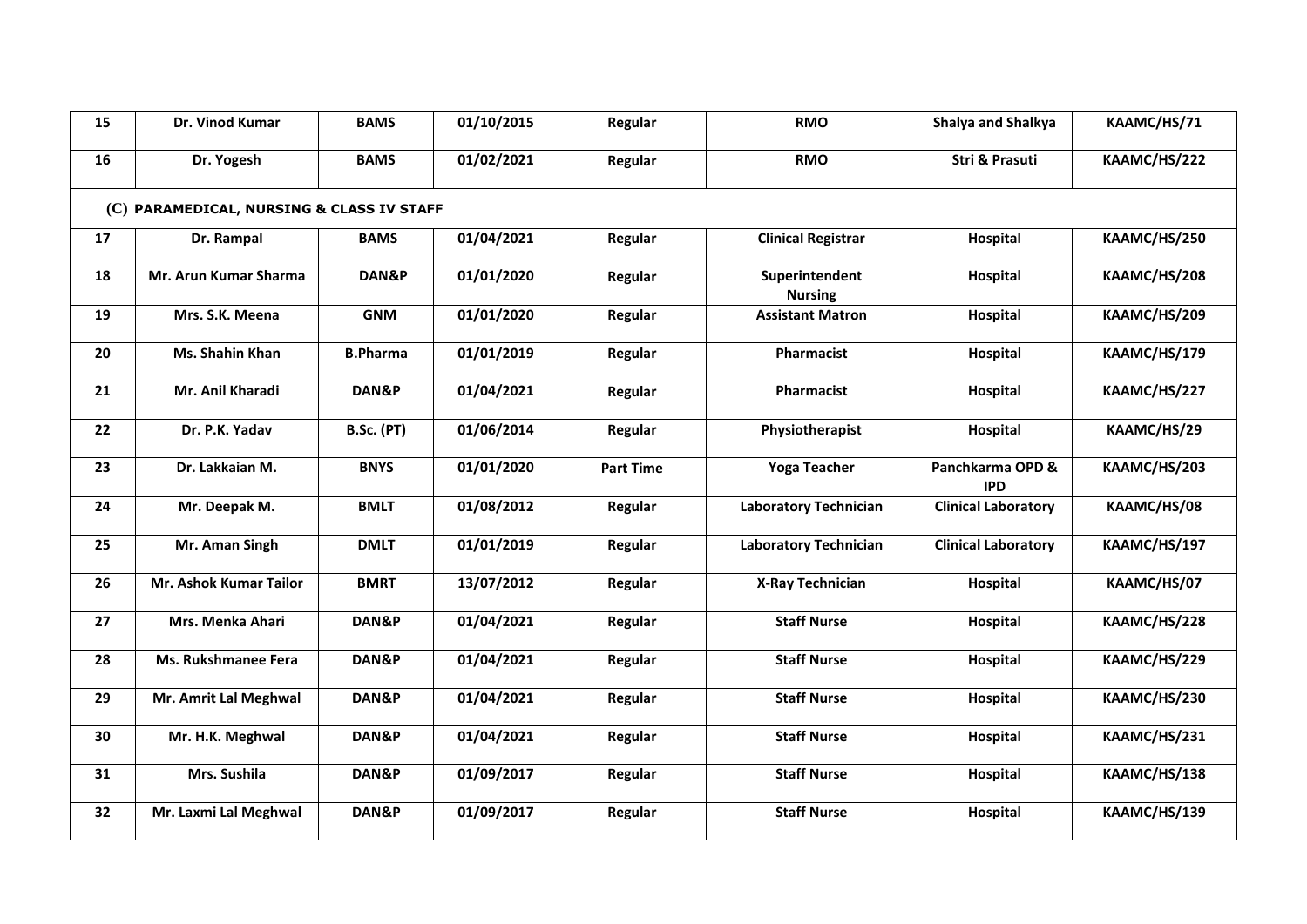| 33 | Mr. H. Kumar               | <b>GNM</b>            | 01/04/2021 | Regular | Nurse for O.T.                   | <b>Shalya Tantra</b>       | KAAMC/HS/241 |
|----|----------------------------|-----------------------|------------|---------|----------------------------------|----------------------------|--------------|
| 34 | Ms. K.K. Meena             | DAN&P                 | 01/04/2021 | Regular | Panchkarma Nurse                 | Panchkarma                 | KAAMC/HS/242 |
| 35 | Mr. Bhawani S. Ranawat     | 12 <sup>th</sup> Pass | 01/01/2019 | Regular | <b>Ward Boy</b>                  | <b>Hospital</b>            | KAAMC/HS/184 |
| 36 | Mr. Mahendra S.<br>Ranawat | 12 <sup>th</sup> Pass | 01/04/2021 | Regular | <b>Ward Boy</b>                  | Hospital                   | KAAMC/HS/232 |
| 37 | Mr. Kundan Mal             | 12 <sup>th</sup> Pass | 01/04/2021 | Regular | <b>Ward Boy</b>                  | Hospital                   | KAAMC/HS/234 |
| 38 | Mr. M.K. Yadav             | DAN&P                 | 01/01/2020 | Regular | <b>Dresser</b>                   | Hospital                   | KAAMC/HS/215 |
| 39 | Mr. Nitesh Modiya          | DAN&P                 | 01/01/2020 | Regular | <b>Dresser</b>                   | Hospital                   | KAAMC/HS/216 |
| 40 | Mr. Mahendra Prajapat      | <b>B.A.</b>           | 01/06/2014 | Regular | <b>Store Keeper</b>              | Hospital                   | KAAMC/HS/34  |
| 41 | Mrs. Indra                 | <b>B.A.</b>           | 01/01/2019 | Regular | <b>Office Clerk</b>              | Hospital                   | KAAMC/HS/181 |
| 42 | Mr. N. Kumar               | <b>B.A.</b>           | 01/04/2021 | Regular | <b>Data Entry Operator</b>       | Hospital                   | KAAMC/HS/249 |
| 43 | Mr. Sunil Kumar            | DAN&P                 | 01/04/2021 | Regular | <b>Dark Room Attendant</b>       | Hospital                   | KAAMC/HS/248 |
| 44 | Mr. Shanker Lal Gameti     | <b>GNM</b>            | 01/06/2019 | Regular | Mid Wife                         | <b>Labour Room</b>         | KAAMC/HS/178 |
| 45 | Ms. S.K. Garasiya          | $12^{th}$ Pass        | 01/01/2020 | Regular | Panchkarma Assistant<br>(Female) | Panchkarma                 | KAAMC/HS/210 |
| 46 | Ms. Manisha Kumari         | 12 <sup>th</sup> Pass | 01/04/2021 | Regular | Panchkarma Assistant<br>(Female) | Panchkarma                 | KAAMC/HS/236 |
| 47 | Mr. Lalit Paliwal          | 12 <sup>th</sup> Pass | 01/04/2021 | Regular | Panchkarma Assistant (Male)      | Panchkarma                 | KAAMC/HS/235 |
| 48 | Mr. Deepak Verma           | DAN&P                 | 01/04/2021 | Regular | Panchkarma Assistant (Male)      | Panchkarma                 | KAAMC/HS/243 |
| 49 | Mrs. Laxmi Devi            | 12 <sup>th</sup> Pass | 01/04/2021 | Regular | O.T. Attendant                   | <b>Operation Theatre</b>   | KAAMC/HS/238 |
| 50 | Mrs. Shanti Bai            | $10^{th}$ Pass        | 01/04/2021 | Regular | Attendant                        | <b>Clinical Laboratory</b> | KAAMC/HS/247 |
| 51 | Mr. Bhopal Singh           | 10 <sup>th</sup> Pass | 01/01/2019 | Regular | <b>Attendant</b>                 | <b>Teaching Pharmacy</b>   | KAAMC/HS/180 |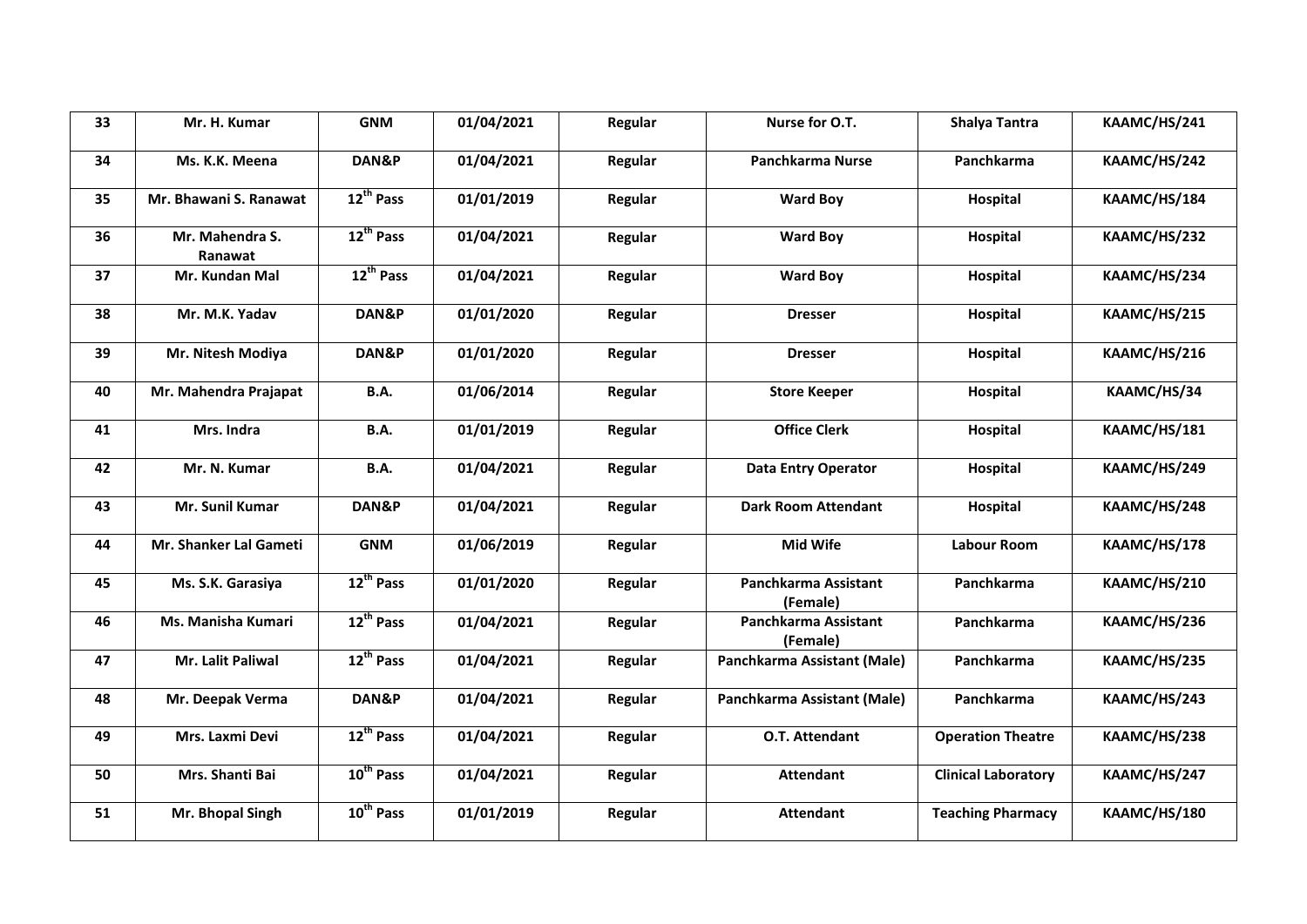| 52 | Mr. Mahendra Singh                        | 12 <sup>th</sup> Pass                | 01/12/2015 | Regular          | O.T. Attendant            | Hospital                          | KAAMC/HS/77  |  |  |  |  |
|----|-------------------------------------------|--------------------------------------|------------|------------------|---------------------------|-----------------------------------|--------------|--|--|--|--|
| 53 | Mrs. Javari                               | 10 <sup>th</sup> Pass                | 01/04/2021 | Regular          | Worker                    | <b>Teaching Pharmacy</b>          | KAAMC/HS/246 |  |  |  |  |
| 54 | Mrs. Laxmi Bai                            | 10 <sup>th</sup> Pass                | 01/01/2020 | Regular          | Worker                    | <b>Teaching Pharmacy</b>          | KAAMC/HS/205 |  |  |  |  |
|    | (D) PARAMEDICAL, NURSING & CLASS IV STAFF |                                      |            |                  |                           |                                   |              |  |  |  |  |
| 55 | Mr. H.K. Damor                            | <b>B.A./DANP</b>                     | 01/01/2018 | Regular          | <b>Bone Setter</b>        | Hospital                          | KAAMC/HS/162 |  |  |  |  |
| 56 | Mr. Madhav Lal Paliwal                    | 12 <sup>th</sup> Pass                | 01/01/2016 | Regular          | Cook                      | Hospital                          | KAAMC/HS/80  |  |  |  |  |
| 57 | Mr. Narayan Lal Gameti                    | 10 <sup>th</sup> Pass                | 01/04/2021 | Regular          | Washerman                 | Hospital                          | KAAMC/HS/233 |  |  |  |  |
| 58 | Mr. Manohar Lal Bhoi                      | 12 <sup>th</sup> Pass                | 01/04/2021 | Regular          | <b>Driver</b>             | Hospital                          | KAAMC/HS/237 |  |  |  |  |
| 59 | Mr. Shanti Lal Ameta                      | 12 <sup>th</sup> Pass                | 01/01/2019 | Regular          | Electrician               | Hospital                          | KAAMC/HS/183 |  |  |  |  |
| 60 | Mr. K.S. Rajawat                          | 10 <sup>th</sup> Pass                | 01/04/2021 | Regular          | <b>Security Guard</b>     | Hospital                          | KAAMC/HS/244 |  |  |  |  |
| 61 | Mr. Pappu Bhagat                          | 12 <sup>th</sup> Pass                | 01/04/2021 | Regular          | <b>Masseur</b>            | Hospital                          | KAAMC/HS/239 |  |  |  |  |
| 62 | Ms. J.K. Gameti                           | 12 <sup>th</sup> Pass                | 01/04/2021 | Regular          | <b>Masseur</b>            | Hospital                          | KAAMC/HS/240 |  |  |  |  |
| 63 | Mr. P.K. Meena                            | 12 <sup>th</sup> Pass                | 01/04/2021 | Regular          | Plumber                   | Hospital                          | KAAMC/HS/245 |  |  |  |  |
| 64 | Mr. Ravi Raj                              | M.Sc.                                | 01/01/2018 | Regular          | <b>Micro-Biologist</b>    | <b>Clinical Laboratory</b>        | KAAMC/HS/153 |  |  |  |  |
| 65 | Ms. Niyati Dashora                        | M. Pharma                            | 01/01/2018 | Regular          | <b>Bio-Chemist</b>        | <b>Teaching Pharmacy</b><br>& QTL | KAAMC/HS/154 |  |  |  |  |
| 66 | Ms. Siddhi Patidar                        | M.Pharma                             | 01/01/2018 | Regular          | Pharmacologist            | <b>Teaching Pharmacy</b><br>& QTL | KAAMC/HS/155 |  |  |  |  |
| 67 | Ms. Kanchan Regar                         | M.Sc.<br>(Chemistry),<br><b>DMLT</b> | 01/01/2018 | <b>Part Time</b> | <b>Analytical Chemist</b> | <b>Teaching Pharmacy</b><br>& QTL | KAAMC/HS/152 |  |  |  |  |
| 68 | <b>Ms. Ankita Patidar</b>                 | <b>B.Sc., DMLT</b>                   | 01/01/2018 | <b>Part Time</b> | Pharmacognosist           | <b>Teaching Pharmacy</b><br>& QTL | KAAMC/HS/156 |  |  |  |  |